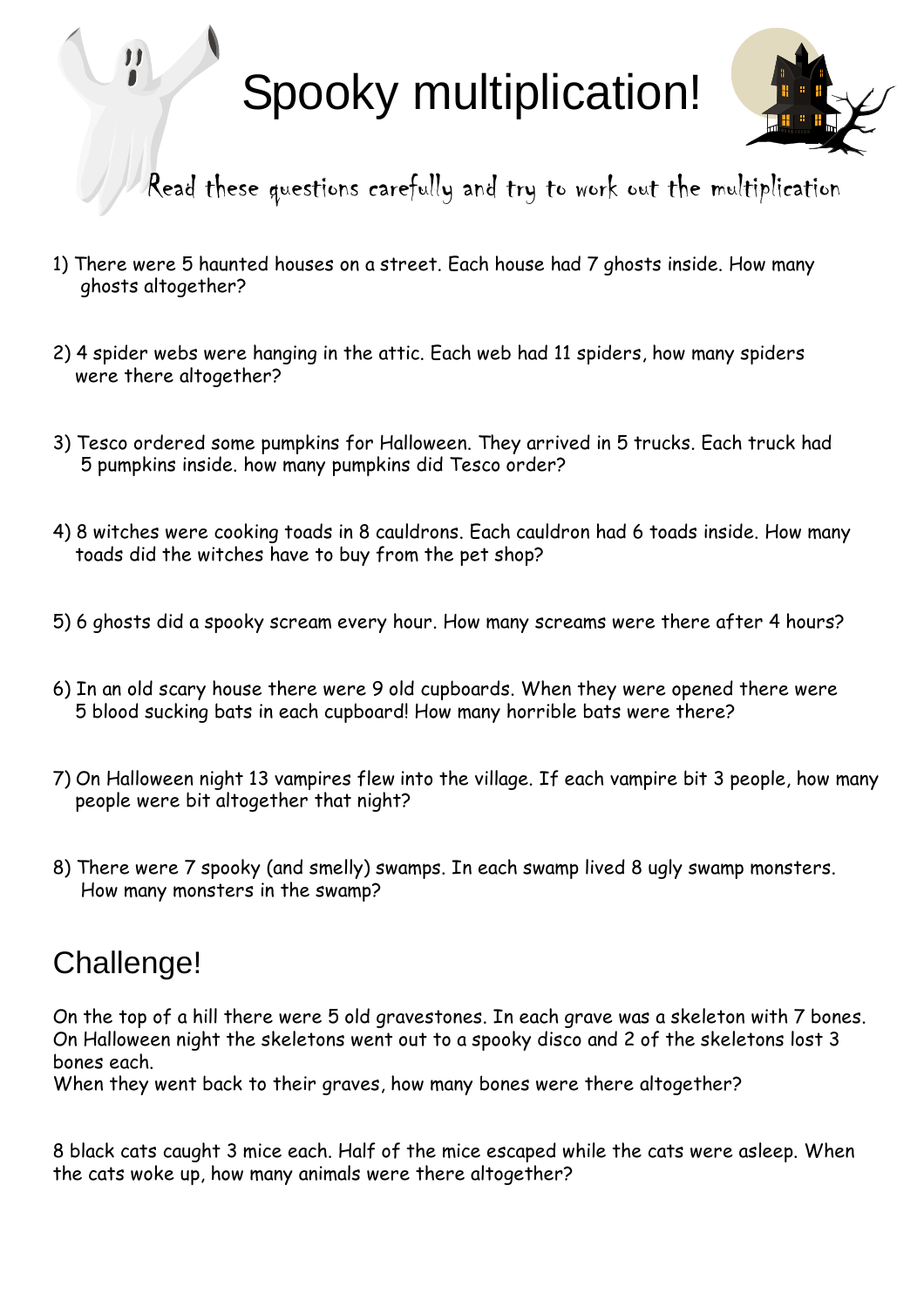## Multiplying with arrays

1) In a classroom there were 4 tables. Each table had 3 children sitting around it. How many children were there altogether?

2) After football practise, the footballs had to be tidied away. There were 6 bags and 5 balls in each bag. How many balls were there?

3) Mrs Dennison had 3 boxes of chocolates. Each box had 6 chocolates in it. How many chocolates did Mrs Dennison have altogether?

4) Miss Thurston had 8 boxes of pencils. Each box had 4 pencils in. How many pencils did she have?

5) At dinner time, 6 children had a plate of chips. They had 9 chips each. How many did they have altogether?

6) A box of eggs has 6 eggs inside. If you went to the shop and brought 7 boxes, how many eggs would you have?

7) At the zoo, there were 5 fish tanks. Each tank had 9 fish inside. How many fish did the zoo have altogether?

8) If 1 little rabbit can eat 7 carrots in one day, how many carrots would 8 rabbits eat?

9) 12 people can fit on a mini bus. How many people could travel if there were 3 mini buses?

Challenge!



10) It takes 3 hours to drive to Miss Thurston's Mum's house. How many hours would it take to drive there and back 3 times?

11) An apple tree has 16 apples on it. The orchard has 5 trees, so how many apples are there altogether?

12) Miss Thurston can eat 23 biscuits in an hour. How many can she eat in 4 hours?